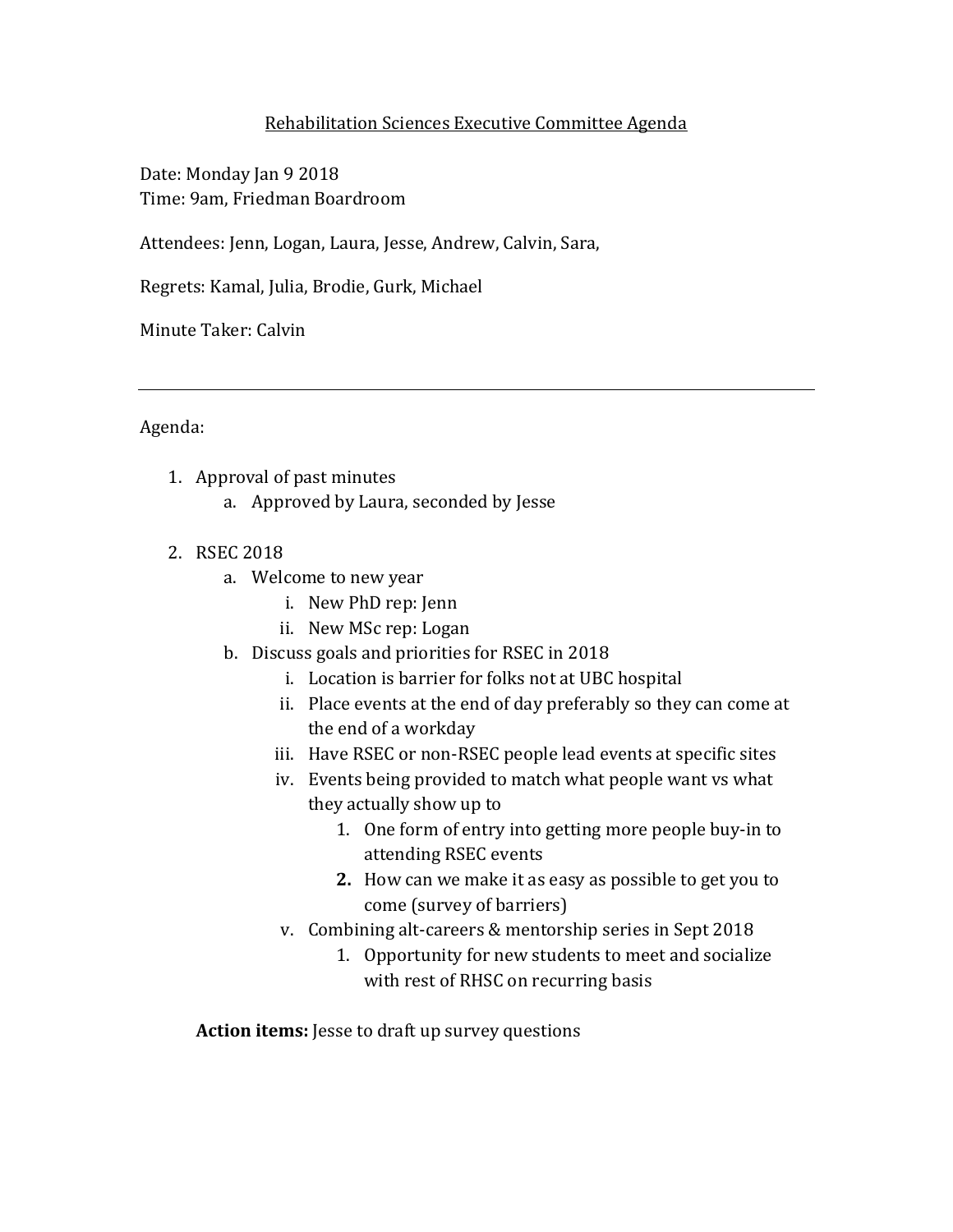- 3. ToR update (Jenn)
	- a. Rehabilitation sciences **student** executive committee (same acronym - RSEC)
	- b. Change our name on website and other social media platforms (Andrew/Jesse)
	- **c.** RSEC logo contest wrap-up **(Calvin)**
- 4. Mentorship update (Jenn/Cristina)
	- a. Update on event in Nov
		- i. Event went well, but poorly attended

**Action items:** Cristina to send out message to check in with participants. Reminders for mentor-mentee pairings to talk to touch base

- 5. Non-academic career workshops (professional development committee) (Sara)
	- a. Combining mentorship and non-academic careers workshop series
	- b. Have academic /non-academic mentorship days
	- c. Same time, same place, to make for easy scheduling
	- d. Every member of RSEC to contact a list of people to bring in as many speakers as possible
		- i. Generate possibility for a longer series of workshops
	- **e. Date: September October** 
		- i. Opportunity for new students to talk to more people already in the program on a recurring basis

## **6.** Website **(Andrew)**

- a. Include titles for each member?
	- i. Decision: No no titles on the meet the team page, but have links to members of sub-committees and their titles there
- b. Missing:
	- i. Picture: Julia, logan
	- ii. Bios: …..

**Action items:** Jenn to send out form for missing bios. Everyone check website, if your picture is missing then send Andrew a photo